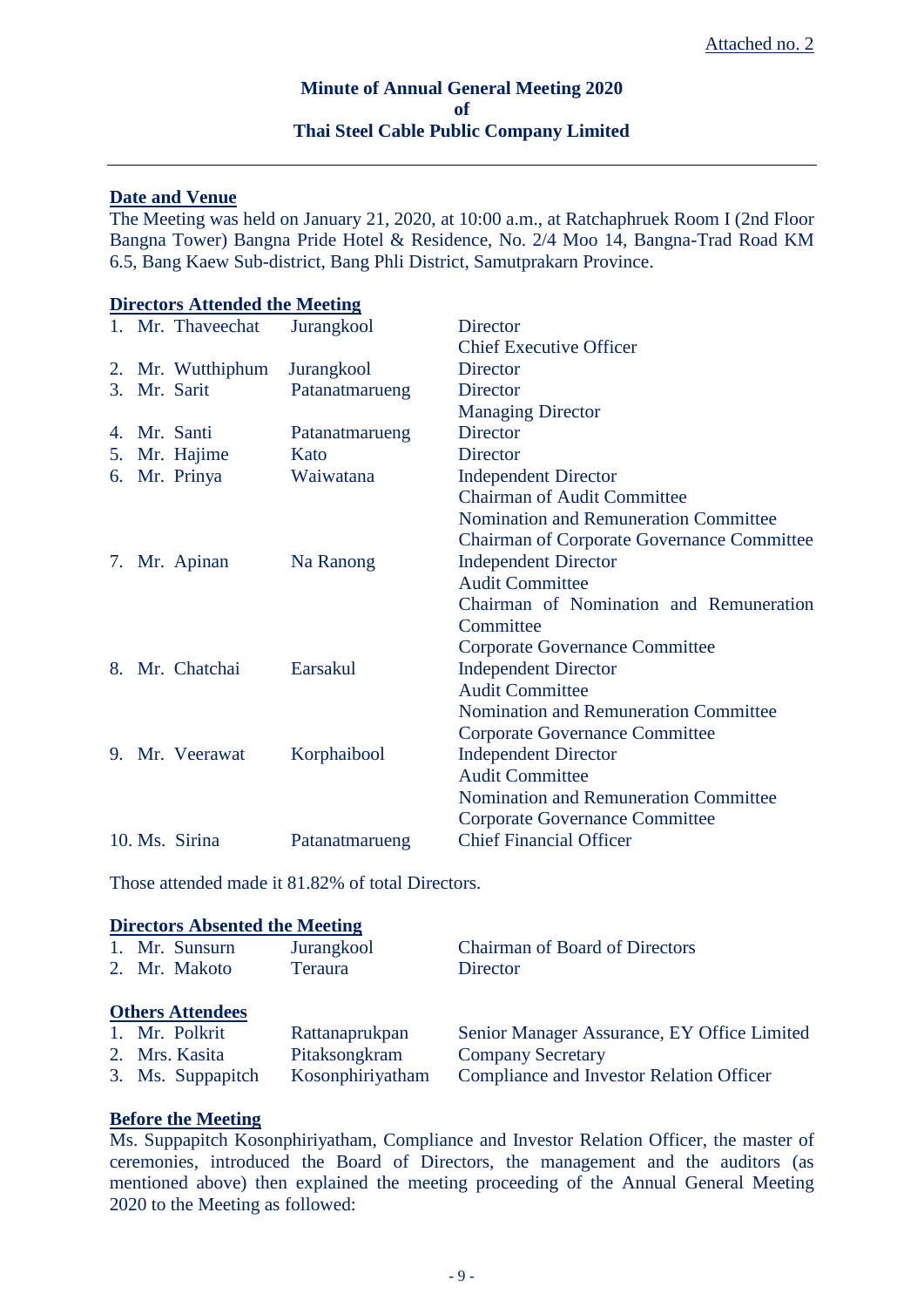# **1. Meeting Proceeding**

The Meeting would be conducted according to the list of agendas respectively as provided in the Notice of the Meeting. In this regards, an assistant of Chairman of the Board of Directors shall clarify to the shareholders in the Meeting for the details of each agenda.

## **2. Rights to express opinions**

The Company has an opportunity for shareholders to ask question or opine, should any shareholder had any suggestions or questions, he/she might walk to the microphones, introduce your name or name of proxy assigner for record in the minute of Annual General Meeting. Any suggestions or questions raised by the shareholders that were not relevant to each agenda would be requested to address in the last agenda "To consider others (if any)" or fill in question form.

# **3. Voting Methods**

3.1 Used the voting ballot, shareholders must tear the ballot form along the perforated line and submit it to the staff. Each form shows the agenda's number and name.

3.2 Used the voting method on the basis of "one share for one vote" (1 share : 1 vote). At the end of the report of each agenda, master of ceremonies shall request the meeting to vote by informing the Meeting that if there was any "disapproved" and "abstained" vote then the Company's staffs will collect the ballot "disapproved" and "abstained" to gather points. For those shareholders given proxy, the Company had earlier recorded their votes for each agenda in the computer. The voided ballots means are the ballots with no signature or inaccurate vote.

3.3 The votes of each agenda shall be counted only those "disapproved", "abstained", and "voided ballot". Such amount would be deducted from total shares attended the Meeting and the rest shall be deemed approval of such agenda. The summary of vote will be presented in the end of each agenda.

3.4 On the director appointment agenda, the Company would collect all the ballots including "approved" voting ballots.

3.5 In case that the voting ballots were collected and the voting results of the agenda had already been concluded, any "disapproved", "abstained", and "voided ballot" votes, which were submitted after the collecting, shall not be calculated.

3.6 Any shareholder who registered to attend the meeting later than the commencement of the Meeting shall not receive the voting ballots from the registration staff as well as the number of shares shall not be counted as part of the quorum for the agendas which had already been started.

3.7 The shareholders were requested to return the "agreed" voting ballots and voting ballots which were not submitted during the Meeting or any shareholder desires to leave the meeting before the closing, the company would appreciate kind cooperation in submitting a voting ballot to the staff at the ballot counting table before leaving the meeting.

3.8 All voting ballots shall be valid only if it was duly signed by the meeting participants for the purpose of validity and verification.

# **4. The proposed agendas, director nominated candidates, and submit questions in advance.**

During August 15 - November 15, 2019, the Company allowed the shareholders to propose agenda and the qualified candidate in replacement to the Directors to vacate according to criteria and conditions set forth by the Company. There was no shareholder made proposal. For sake of maximum benefit and to reserve the duly rights, shareholder may submit questions in advance to the Company within January 8, 2020. There was no shareholder submitted the question.

Additionally, in order to comply with corporate governance principles, the company proposed that the shareholder may act as a joint inspector of ballot counting at the meeting which the shareholders can be nominated by signing name at document-checking point. The first shareholder applied to this is Mrs. Anothai Choeidit.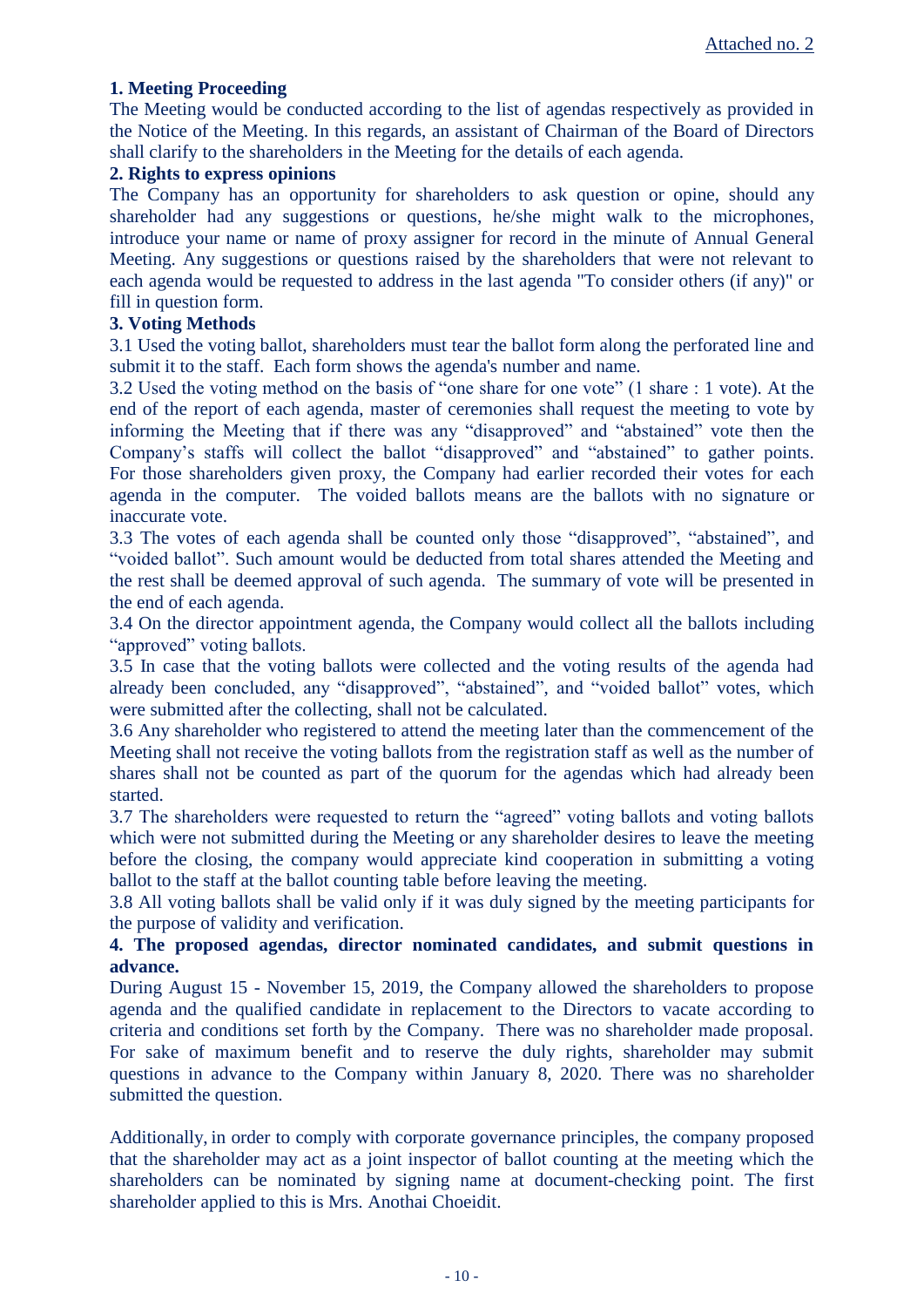In order to proceeds the meeting smoothly, the Company asked for the cooperation that all participants switched the mobile phone into vibrate system.

### **Beginning of the Meeting**

Ms. Suppapitch Kosonphiriyatham, Compliance and Investor Relation Officer, announced that there were 40 shareholders and proxies present, comprised of 18 shareholders or 45.00% attending by themselves and 22 proxies or 55.00%, the totaling was 213,438,455 shares which equivalent to 82.1549% of 259,800,000 shares sold. Such deemed as quorum accordance to relevant regulations, the chairman thus announced to commence the Meeting.

The meeting appointed Mr. Thaveechat Jurangkool, Director, act as the chairman of the Meeting further informed that supplement of this Meeting (8 agendas) has been submitted to SET and disclosed on webpage of the Company.

The chairman then assigned Mr. Sarit Patanatmarueng, Director and Managing Director, to proceeds the Meeting.

Then, Mr. Sarit Patanatmarueng, Director and Managing Director, presented detailed information in accordance with the meeting agendas for shareholder's acknowledgement.

### **Agenda I: To Approve Minute of Annual General Meeting of 2019**

Ms. Suppapitch Kosonphiriyatham, Compliance and Investor Relation Officer, informed that the minute of Annual General Meeting of 2019 held on January 22, 2019 contained 8 agendas and summary of Meeting's consideration had been earlier sent to the shareholders as well as invitation to the Meeting (Attached no. 2). Then asked the Meeting to approve.

Questions, suggestions and clarifications made before casting votes on this agenda:

-None-

The resolution of this agenda shall require not less than a half of total votes of the shareholders attending the Meeting.

**Resolution:** The Meeting resolved to approve the Minute of Annual General Meeting of 2019 held on January 22, 2019, whereby the Meeting approved as detailed below:

| Voted for     | 218,817,355 votes |       | or       | 100\% |
|---------------|-------------------|-------|----------|-------|
| Voted against |                   | votes | or       | $0\%$ |
| Abstained     |                   | votes | or       | 0%    |
| Voided ballot |                   | votes | $\alpha$ | 0%    |
| Total         | 218,817,355 votes |       | or       | 100\% |

There were 42 shareholders and proxies in attendance in this agenda.

# **Agenda II: To Acknowledge the Performance of 2019**

Mr. Sarit Patanatmarueng, Director and Managing Director, reported the performance in 2019 as details indicated in Annual Report submitted to shareholders as well as invitation to Meeting (Attached no. 3). The summary of performance was as followed:

**Automobile industry:** the automobile manufacturing output during January-November, 2019 was 1.880 million units. It is equivalent to 87% of 2.168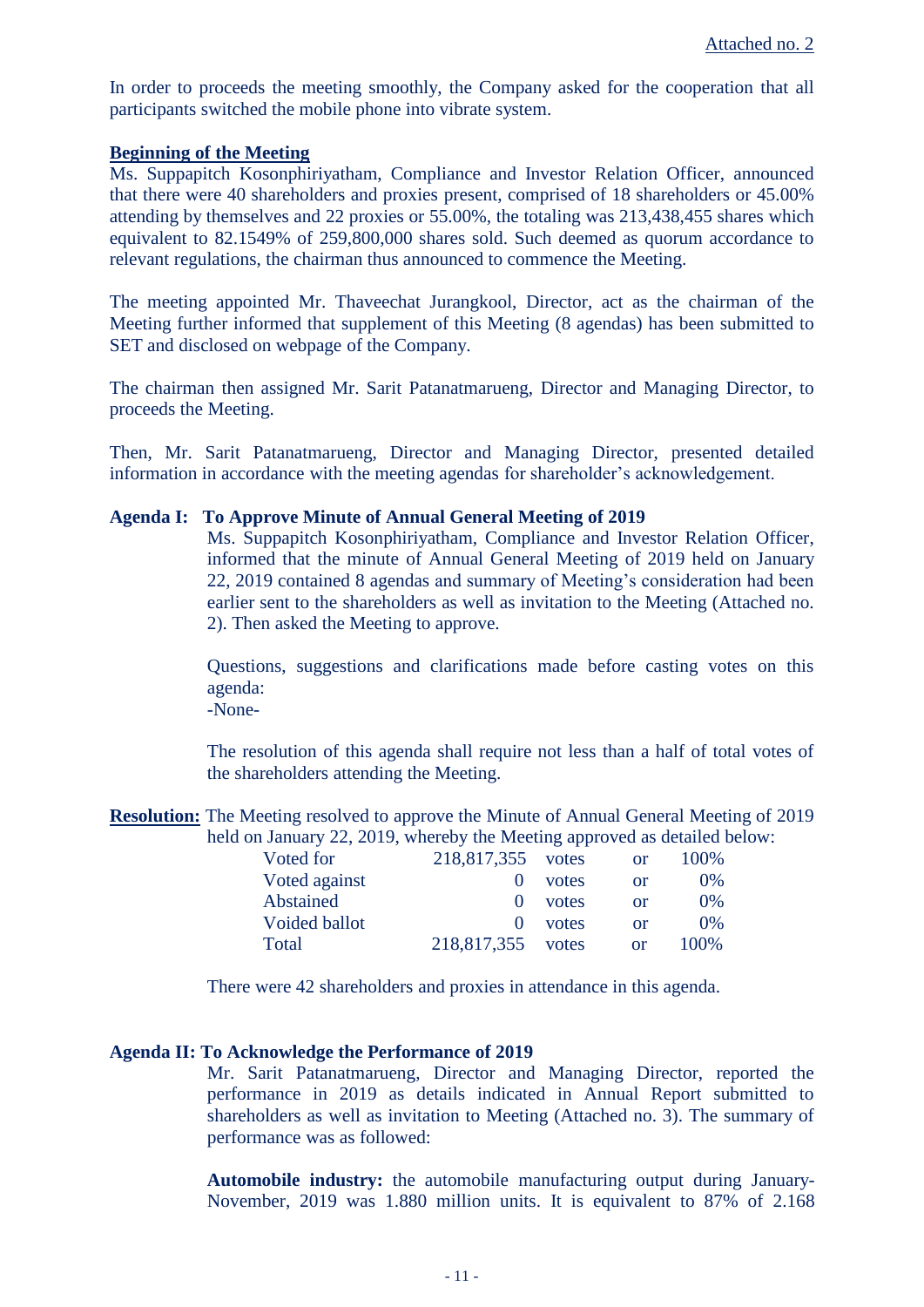million units of 2018. The estimated production for year 2020 is around 2.000 million units.

The manufacturing output of CBU motorcycles was 1.790 million units equivalent to 87% of 2.063 million units of 2018. It is expected that the production in 2020 will be similar to 2019.

(Source: Federation of Thai Industries as of November 20, 2019)

## **Performance of 2019 compare with 2018**

Automobile control cable Sales share 69% Production 34.84 million pcs and Market share 70% Motorcycle control cable Sales share 14% Production 9.73 million pcs and Market share 93% Window regulator Sales share 13% Production 1.37 million pcs and Market share 21%

Top 5 Customers Auto Alliance (Thailand) Co., Ltd. Honda Automobiles (Thailand) Co., Ltd. Toyota Motor Thailand Co., Ltd. Thai Honda Manufacturing Co., Ltd. Nissan Motor (Thailand) Co., Ltd.

#### Result of 2019 CGR survey

In 2019, the Company was at "Excellent" level or 94% for  $4<sup>th</sup>$  consequent years. The survey conducted by the Thai Institute of Directors Association (IOD).

### Participation in the Collective Action Coalition (CAC)

After being certified as a member of Thailand's Private Sector Collective Action Coalition against corruption on July 22, 2016, the Company has reviewed Anti-Corruption policy in CG handbook every year including deployed the policy to suppliers, for such as No-Gift policy.

The membership of CAC is already renewed in August 2019. There are 417 companies being certified among a total of 953 participated companies.

#### Thailand Sustainability Investment 2019

In 2019, the Company has received Thailand Sustainability Investment (THSI) award from The Stock Exchange of Thailand. The award has been presented to companies for  $3<sup>rd</sup>$  consecutive years which inspiring as a role model on sustainable business performance.

### Performance of Solar Project Phase#2

Due to the success of the first project, the company remains operating the business operations with regard to social and environment by continuing to establish the solar roof top phase2 since December, 2019 that estimates the company can save the electricity expenses in the next 6 months.

Questions, suggestions and clarifications on this agenda:

- 1. Mr. Suwit Chanaumporn, the proxy of Thai Investors Association asked:
- (1) What is the trend of the company's market share when compared to last year? Would it increase or change?
- (2) How the price of products in 2020 would be when compared to last year?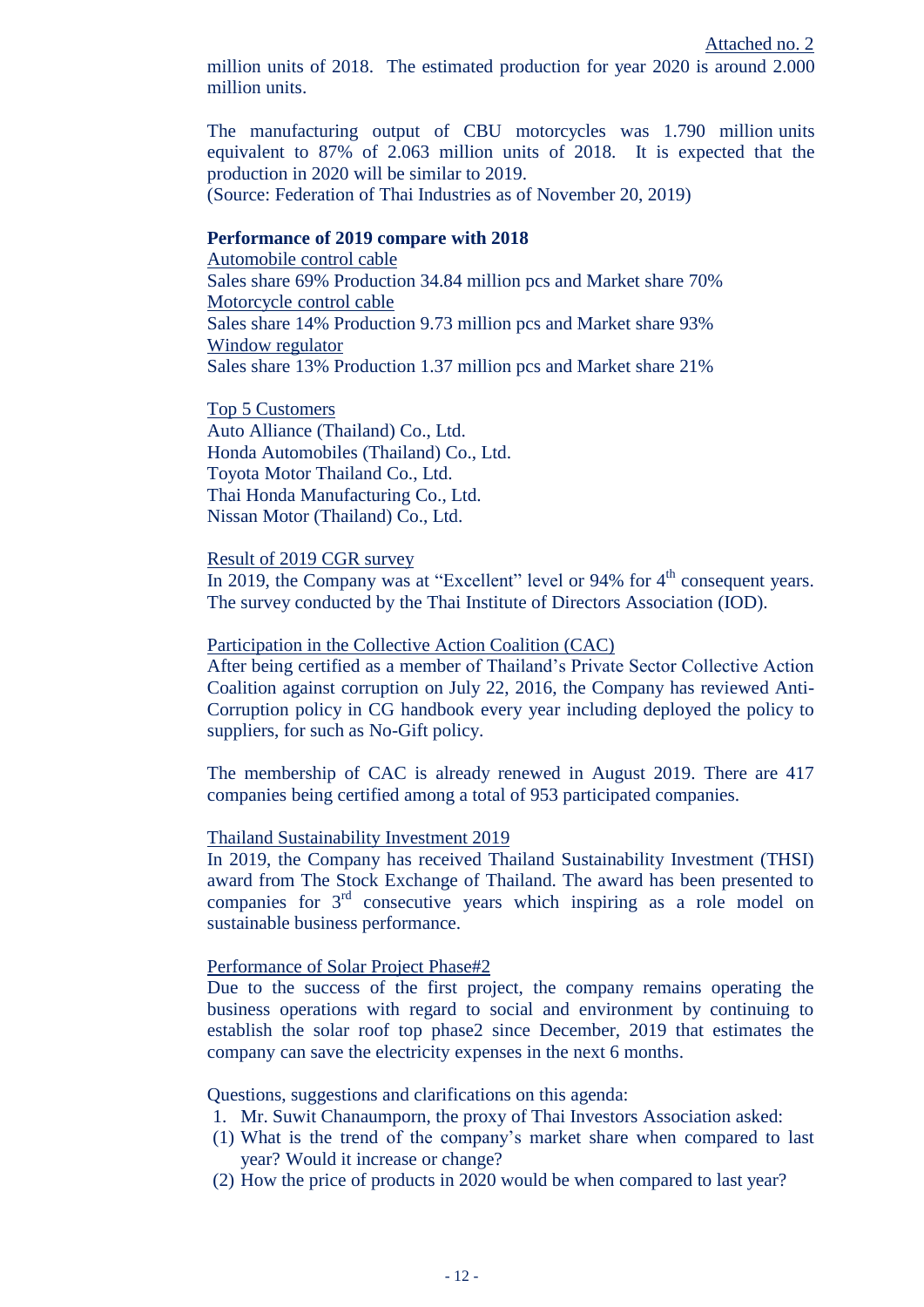- Mr. Sarit Patanatmarueng, Director and Managing Director, replied:
- (1) The company's market shares may increase or decrease. The changes can happen at all time as our business relies on performance of automobile production at the moment.
- (2) It is the normal practice for automotive parts business that the product prices must be adjusted every year to comply with the cost reduction of customers.

This agenda did not require the resolution.

**Resolution:** The Meeting unanimously acknowledged the performance in 2019.

# **Agenda III: To Approve Financial Statements for Year Ended September 30, 2019**

Mr. Sarit Patanatmarueng, Director and Managing Director, informed the Meeting that the Financial Statements for the fiscal year being presented in the Meeting was ended at September 30, 2019 and had been approved by the Audit Committee and certified by the accounting auditors. Details of statements appeared in 2019 Annual Report which had been sent to the shareholders along with the invitation to this Meeting (Attached no. 3). The summary of statement was as followed:

In 2019, the Company has 3,045.97 million Baht of sales revenue, decreased 61.05 million Baht or 1.96% from 2018. The gross profit is 556.01 million Baht, decreased 41.99 million Baht from 2018. The net profit is 219.96 million Baht decreased 26.24 million Baht from 2018 or 0.70% of the sales revenue).

MD&A: Management Discussion and Analysis Ms. Sirina Patanatmarueng, Chief Financial Officer, reported the MD&A as followed.

Gross Profit Ratio of 2019 decreased 0.98% from the same period of last year due to higher raw material and production costs.

Return on Equity (ROE) of 2019 went down 1.52% from the same period of previous year as the performance decreased from previous year.

Current ratio in 2019 increased 0.05 times from the previous year due to the decrease in current liabilities.

Debt / Equity Ratio in 2019 went down 0.06 times from the previous year due to repayment of loan to commercial banks and lowered of debts of lawsuits.

Revenue from sales in 2019 was 3,045.97 million Baht, a decrease of 61.05 million Baht or 1.97%, due to lower orders from customers and slowdown in automotive industry in  $2<sup>nd</sup>$  half of year. Ratio of cost of goods sold versus the revenue increased 0.98% as result of the higher in raw material and production costs The financial expense decreased 0.28% in corporate with decrease in interest expenses from loan repayments and no new loan during the year.

In 2019, the Company invested in research and development of technology and innovation totaling 4.38 million baht in order to increase production capability and improve product quality**.**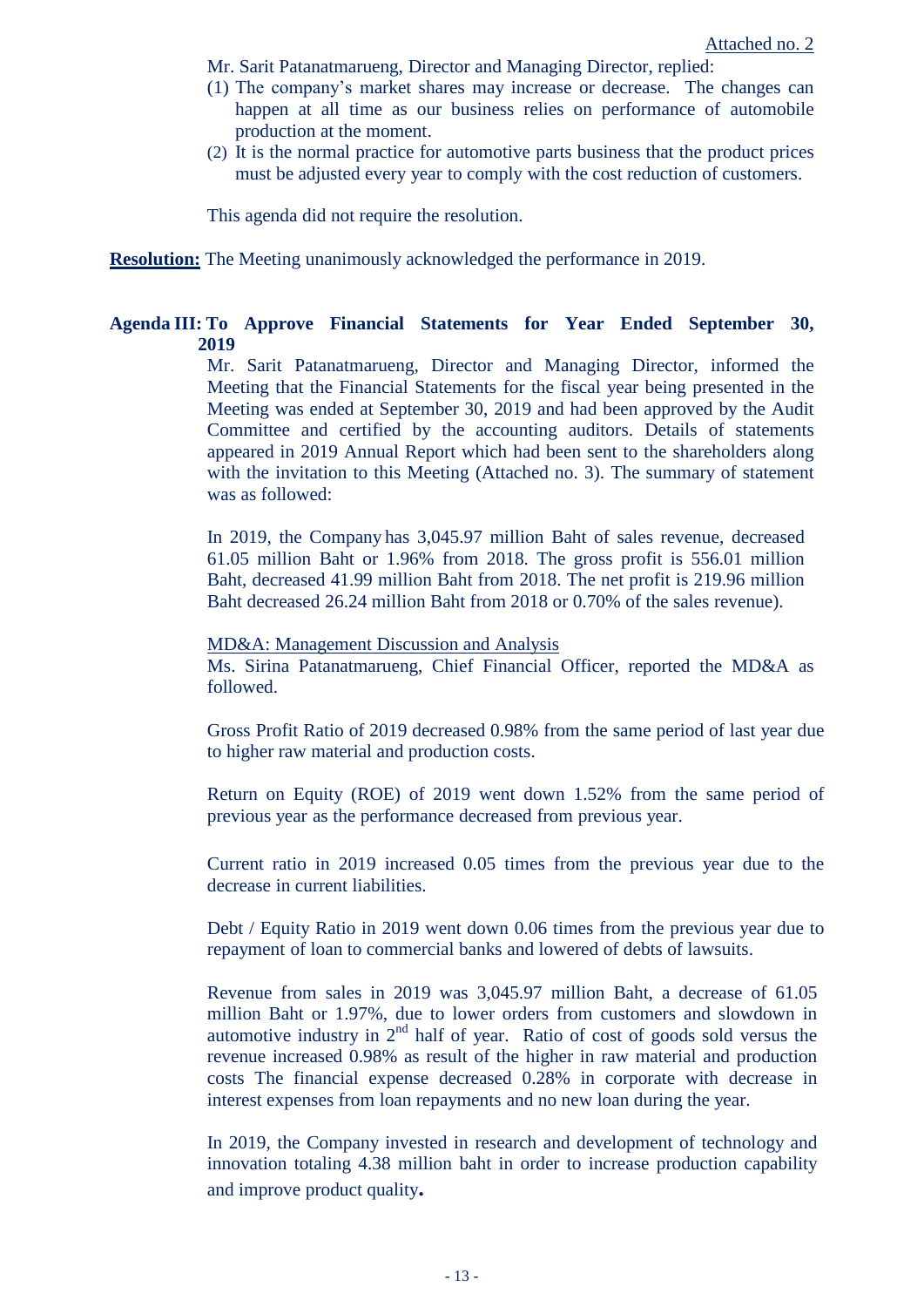Total comprehensive income of 2019 was 219.96 million baht, a decrease of 26.24 million baht or 10.66% from the previous year. This was mainly because of sales decrease and cost of goods sold on revenue increased as explained above.

Automotive economy in 2019, sales volume has decreased by about 4%, resulting in a decrease in purchase orders respectively. But anyway with the management's vision, have a strategic plan has been adjusted to support the economic conditions.

Questions, suggestions and clarifications made before casting votes on this agenda:

- 1. Mr. Suwit Chanaumporn, the proxy of Thai Investors Association, asked:
- (1) Does the company have enough cash to pay the compensation from lawsuit and how much the company did incurred?
- (2) What is the status of dispute against Customs Department?
- (3) Which case caused the effect so the debt amount has been lowered?

Ms. Sirina Patanatmarueng, Chief Financial Officer, replied:

- 1. The company holds enough cases to cover the compensation at 10 million Baht.
- 2. The dispute against Customs Department is still on procedures. However, the company received a good judgment in both Court of First Instance and Appeal Court. The Supreme Court may take 2 years to release the final command. The Shareholders will be informed of the progress via the annual report.
- 3. Smaller in debt amount comes from the lower in account payable, repayment of bank loans, and compensation payment.

The resolution of this agenda shall require not less than a half of total votes of the shareholders attending the Meeting.

**Resolution:** The Meeting resolved to approve the Financial Statements for fiscal year ended September, 30 2019, whereby the Meeting approved as detailed below:

|       | $\alpha$                               | $-100\%$ |
|-------|----------------------------------------|----------|
| votes | or                                     | 0%       |
| votes | $\alpha$                               | 0%       |
| votes | $\alpha$                               | $0\%$    |
|       | $\alpha$ r                             | 100\%    |
|       | 218,817,355 votes<br>218,817,355 votes |          |

There were 42 shareholders and proxies in attendance in this agenda.

### **Agenda IV: To Approve the Legal Reserve and Dividend Payment of 2019**

Ms. Suppapitch Kosonphiriyatham, Compliance and Investor Relation Officer, explained that according to the approval of the Financial Statements for the fiscal year ended September 30, 2019, the Company gained net profit in 2019 at 219,955,583 Baht. The Board of Directors deemed appropriate to allocate such net profit as followed:

1. Allocation of legal reserve:

The legal reserve of the Company had reached 10% of its registered capital, so there was no necessary to allocate the additional.

2. Allocation of dividend

The company set forth the dividend policy to pay not less than 25% of the net profit. The dividend payment may vary in each year depending on the investment plan, necessities, and others. It is deemed appropriate to propose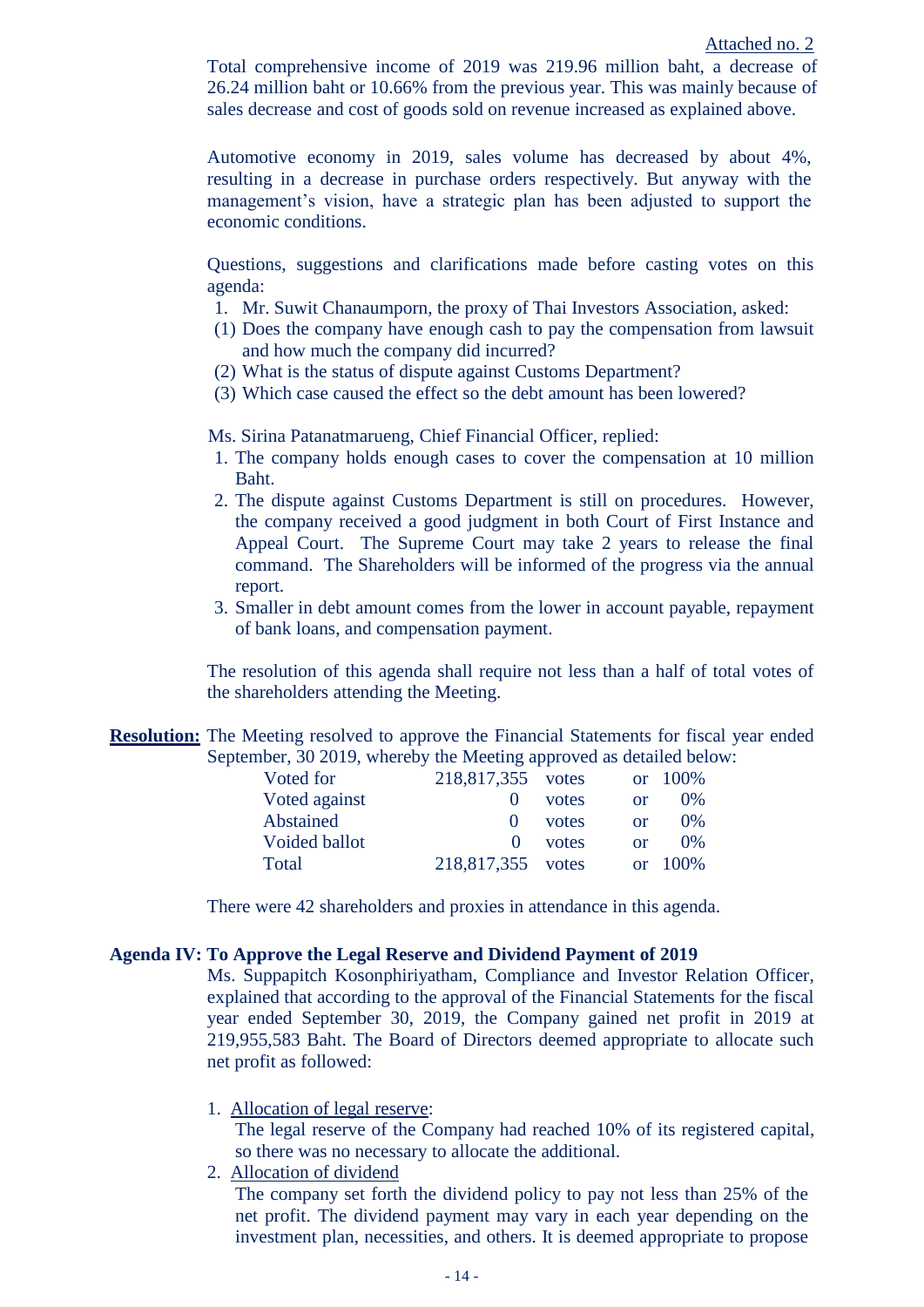the dividend payment at 1 Baht per share which equals to 259,800,000 Baht or 118 % of net profit of 2019.

The Company had paid the interim dividend at 0.40 Baht per share earlier in 2019. Therefore, the existing sum is 0.60 Baht per share which equals to 155,880,000 Baht. The dividend would be paid from

1. Profit under BOI at 81,191,563 Baht or 0.313 Baht per share.

2. Profit from normal operation at 74,688,437 Baht or 0.287 Baht per share.

The dividend shall be subject to the withholding tax in amount from normal operation only.

The Board of Directors prepared record of shareholders that eligible to receive dividend payment on January 29, 2020 and the dividend will be paid within February 21, 2020.

Questions, suggestions and clarifications made before casting votes on this agenda:

-None-

The resolution of this agenda shall require not less than a half of total votes of the shareholders attending the Meeting.

**Resolution:** The Meeting resolved to approve not to allocate the additional legal reserve and to pay the dividend of 2019 as details above, whereby the Meeting approved as detailed below:

| Voted for     | 218,817,456 votes |       |          | or $100\%$ |
|---------------|-------------------|-------|----------|------------|
| Voted against | $\mathbf{\Omega}$ | votes | $\alpha$ | $0\%$      |
| Abstained     | $^{\circ}$        | votes | $\alpha$ | 0%         |
| Voided ballot | $\Omega$          | votes | $\alpha$ | $0\%$      |
| Total         | 218,817,456 votes |       |          | or $100\%$ |

There were 44 shareholders and proxies in attendance in this agenda.

#### **Agenda V: To Approve the replacement of Directors to vacate**

Ms. Suppapitch Kosonphiriyatham, Compliance and Investor Relation Officer, informed that the directors being vacated were Mr. Sarit Patanatmarueng,

Mr. Santi Patanatmarueng, and Mr. Hajime Kato. All mentioned names left the meeting voluntarily in order to comply with the principles of good corporate governance and transparency.

The re-election of directors being vacated shall be in compliance to the Public Company Act and affidavit of the Company that 1/3 of directors shall vacate their office in every annual meeting of ordinary shareholders' meeting. As the longest-serving directors shall be vacated, there were 3 directors being vacated in this Meeting as followed:

| 1. Mr. Sarit  | Patanatmarueng Director |          |
|---------------|-------------------------|----------|
| 2. Mr. Santi  | Patanatmarueng Director |          |
| 3. Mr. Hajime | Kato                    | Director |

During August 15 - November 15, 2019, the Company allowed the shareholders to propose the qualified candidate in replacement to the Directors to vacate in 2019 according to criteria and conditions set forth by the Company. There was no shareholder made proposal.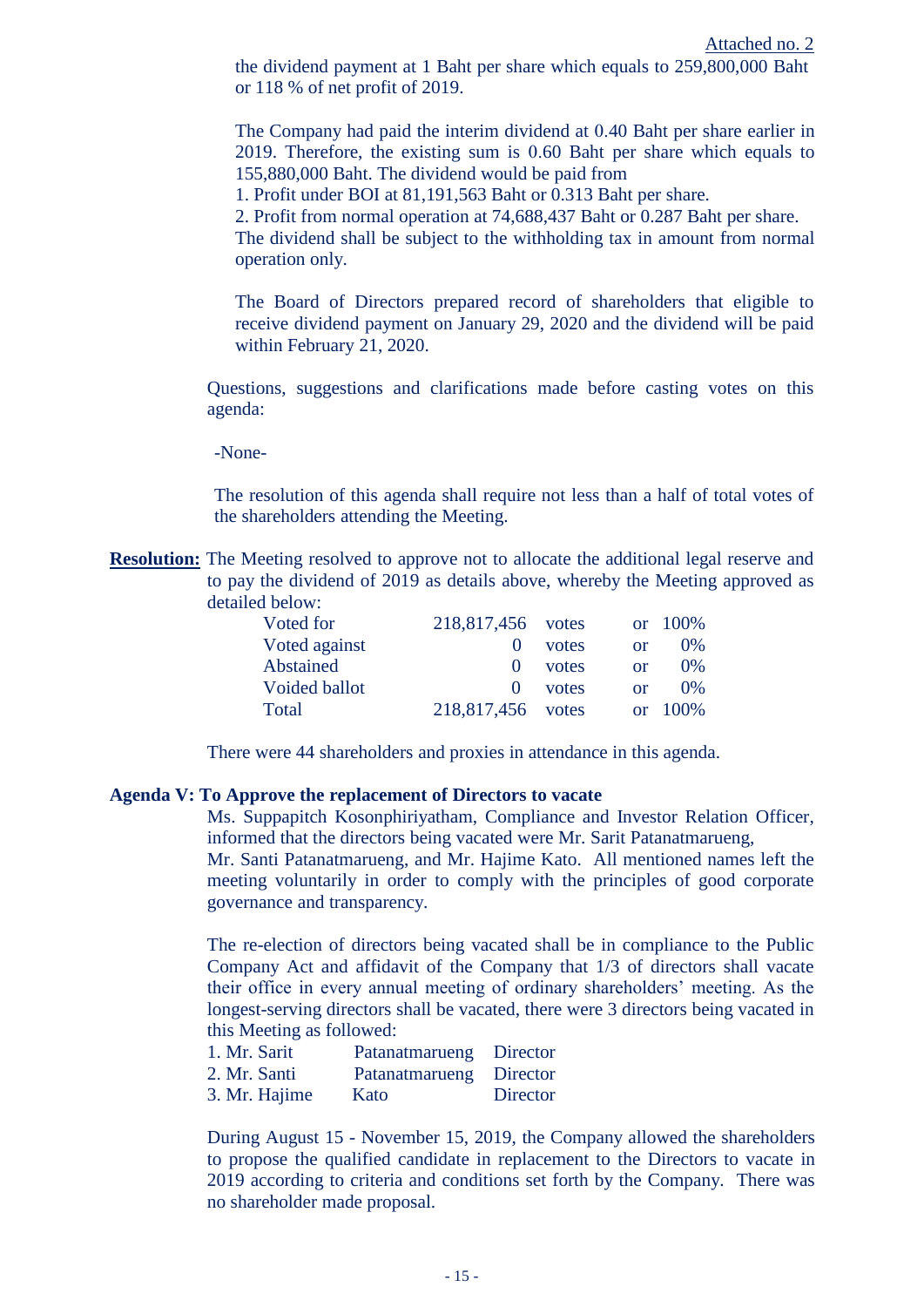The Board of Directors which excludes those with vested interest had considered the qualified individuals, who are knowledgeable, experienced, understand the business operations of the company truly and be able to provide opinions that are useful to the company, then proposed to re-elect all 3 directors vacated from office to resume their positions. Details of the 3 directors are disclosed in AGM invitation letter, page 29-31.

Questions, suggestions and clarifications made before casting votes on this agenda:

-None-

The resolution of this agenda shall require not less than a half of total votes of the shareholders attending the Meeting.

In order to comply with the principles of goods corporate governance,

Ms. Suppapitch Kosonphiriyatham, Compliance and Investor Relation Officer, proposed the Meeting to consider the election of directors in place of directors vacated office one person at a time as followed:

1. Mr. Sarit Patanatmarueng Director

**Resolution:** The Meeting resolved to approve to re-elect Mr. Sarit Patanatmarueng to resume the position, whereby the Meeting approved as detailed below:

| Voted for     | 208, 223, 456     | votes |    | or 99.9990\% |
|---------------|-------------------|-------|----|--------------|
| Voted against |                   | votes | or | $0\%$        |
| Abstained     | 2,000             | votes | Ωr | $0.0010\%$   |
| Voided ballot | $\mathbf{\Omega}$ | votes | or | $0\%$        |
| Total         | 208, 225, 456     | votes |    | or 100,0000% |

There were 44 shareholders and proxies in attendance in this agenda.

2. Mr. Santi Patanatmarueng Director

**Resolution:** The Meeting resolved to approve to re-elect Mr. Santi Patanatmarueng to resume the position, whereby the Meeting approved as detailed below:

| Voted for                                                                                | 208, 213, 056 | votes |          | or 99.9990%  |
|------------------------------------------------------------------------------------------|---------------|-------|----------|--------------|
| Voted against                                                                            |               | votes | or       | $0\%$        |
| Abstained                                                                                | 2.000         | votes | $\alpha$ | 0.0010\%     |
| Voided ballot                                                                            |               | votes | or       | $0\%$        |
| Total                                                                                    | 208, 215, 056 | votes |          | or 100.0000% |
| $\alpha$ here were $\Delta\Lambda$ shareholders and provies in attendance in this agenda |               |       |          |              |

There were 44 shareholders and proxies in attendance in this agenda.

3. Mr. Hajime Kato Director

**Resolution:** The Meeting resolved to approve to re-elect Mr. Hajime Kato to resume the positions, whereby the Meeting approved as detailed below: Voted for 218,815,456 votes or 99.9991% Voted against 100 votes or 0% Abstained 2,000 votes or 0.0009% Voided ballot 0 votes or 0% Total 218,817,456 votes or 100.0000%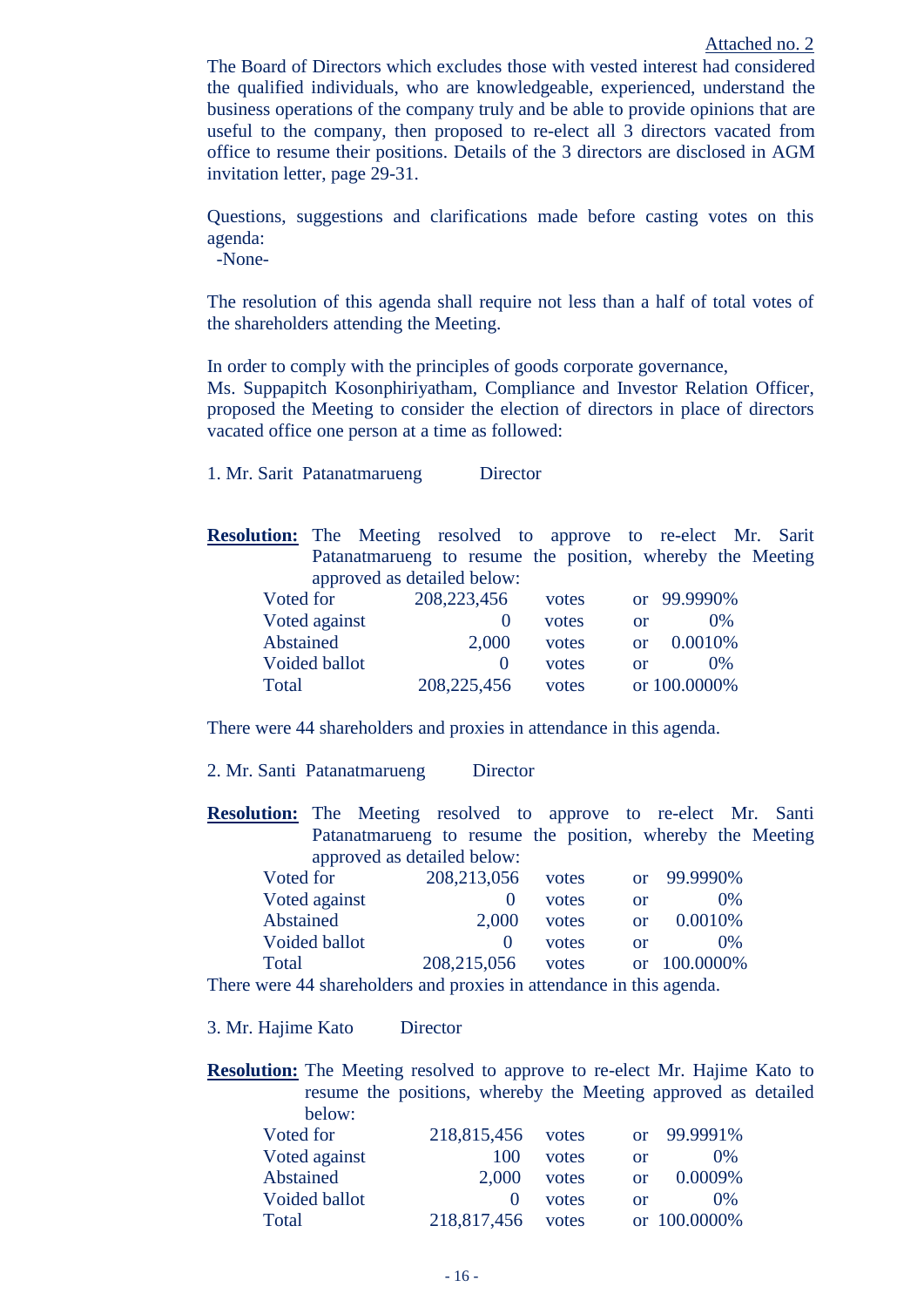There were 44 shareholders and proxies in attendance in this agenda.

# **Agenda VI: To Consider Compensation of Board of Directors and Sub-committee in 2020**

Ms. Suppapitch Kosonphiriyatham, Compliance and Investor Relation Officer, informed that the Nomination and Remuneration Committee and the Board of Directors deemed appropriate to propose to the shareholders' Meeting the compensation in 2020 for directors and sub-committee as followed:

| <b>Remuneration of Committee</b><br>and Sub-Committee                                                                     | 2019                           | 2020           |  |  |
|---------------------------------------------------------------------------------------------------------------------------|--------------------------------|----------------|--|--|
| <b>1. Annual remuneration</b>                                                                                             |                                |                |  |  |
| 1.1 Meeting fee                                                                                                           |                                |                |  |  |
| (per attendance)                                                                                                          |                                |                |  |  |
| • Chairman of director                                                                                                    | 35,000<br>Baht                 | 35,000<br>Baht |  |  |
| • Director, sub-committee                                                                                                 | 25,000<br><b>Baht</b>          | 25,000<br>Baht |  |  |
| Sub-committee comprised of Audit Committee, Nomination and Remuneration<br>Committee, and Corporate Governance Committee. |                                |                |  |  |
| 1.2 Director bonus at 1.50%<br>of dividend paid from<br>annual performance.                                               | 1.50% in 2018                  | 1.50% in 2019  |  |  |
| $*2.$ Other benefits                                                                                                      | reimbursement                  | reimbursement  |  |  |
| A                                                                                                                         | in case of                     | in case of     |  |  |
| resignation / out<br>p                                                                                                    |                                | resignation /  |  |  |
| n                                                                                                                         | out of position<br>of position |                |  |  |
| Reimbursement in case of resignation / out of position<br>Definition of Director: Director and Sub-Committee              |                                |                |  |  |
| The Director must serve the position at least 10 consecutive calendar years.                                              |                                |                |  |  |
| Once the Director is resigned or out of position, the payment will be made in 30                                          |                                |                |  |  |
| days from the effective date.                                                                                             |                                |                |  |  |

• Remuneration: (annual income / 12) x service years (maximum 20 years)

Questions, suggestions and clarifications made before casting votes on this agenda:

-None-

This agenda shall require the votes of not less than two-third of the total votes of the shareholders attending the Meeting.

**Resolution:** After consideration, the Meeting resolved to designate compensation of directors and sub-committee in 2020 as detail stated above, whereby the Meeting approved as detailed below:

| Voted for     | 218,815,456 votes |           | or 99.9991%       |
|---------------|-------------------|-----------|-------------------|
| Voted against |                   | $0$ votes | $0\%$<br>$\alpha$ |
| Abstained     | $2,000$ votes     |           | 0.0009%<br>or     |
| Voided ballot |                   | $0$ votes | $0\%$<br>$\alpha$ |
| Total         | 218,817,456 votes |           | or 100.0000%      |

There were 44 shareholders and proxies in attendance in this agenda.

### **Agenda VII: To Appoint the Financial Auditor and Assign the Remuneration of 2020**

Ms. Suppapitch Kosonphiriyatham, Compliance and Investor Relation Officer, informed that the Capital Market Supervisory Board (TorJor. 75 /2561) set forth the turnover of auditor in event that such accounting auditor has been performing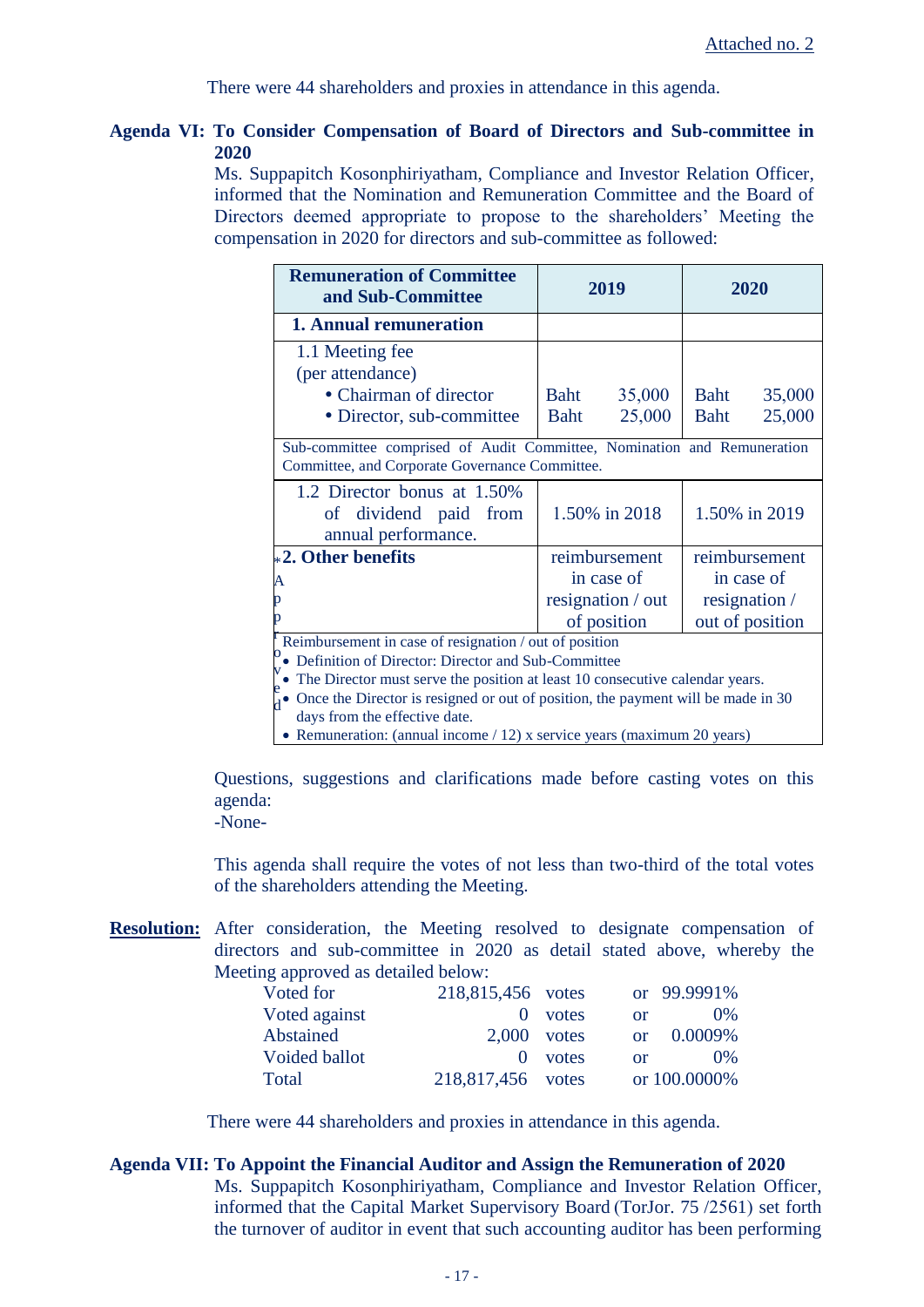## Attached no. 2

duty in reviewing, auditing, and giving opinion on the financial statements of the Company for 7 consecutive fiscal years or not. The Company will appoint the auditor is the auditor of the Company after a period of at least five consecutive fiscal years. Unless the company to appoint an auditor to review or audit and give an opinion on these financial statements during the period and in accordance with guidelines specified by the SEC concerning the current auditor in capital markets and to extend the current auditor. At the outset of the 2019-2023 year the listed companies have been allowed by reducing the cooling-off period, but not less than 3 consecutive fiscal years.

The Audit Committee and the Board of Directors proposed to Shareholders' Meeting to approve the appointment of accounting auditor of 2020 as followed: 1. Mr. Khitsada Lerdwana, Registered Accountant No. 4958 and/or

2. Ms. Vissuta Jariyathanakorn, Registered Accountant No. 3853 and/or

3. Ms. Poonnard Paocharoen, Registered Accountant No. 5238,

(The auditor who signed the financial statement of the Company for year 2015, 2016, 2017, 2018 and 2019)

# Period of performance

In 2020, Mr. Kritsada Lerdwana and Ms.Vissuta Jariyathanakorn have been performing as the accounting auditor of the Company for 7 consequent years. Mrs. Poonnard Paocharoen has been performing as accounting auditor and commentator on financial statements of the Company for 6 consequent years. The accounting audit service fee of 2020 is 1,180,000 Baht that comprised of the annual audit at 700,000 Baht and quarterly review at 480,000 Baht, excluded the BOI audit fee at 340,000 Baht the total is 1,520,000 Baht.

Note that the accounting auditors have no relation or vested interest with the Company, executives, major shareholders, including related person in manner that may cause effect to perform service independently.

Questions, suggestions and clarifications made before casting votes on this agenda:

-None-

The resolution of this agenda shall require not less than a half of total votes of the shareholders attending the Meeting.

**Resolution:** The Meeting unanimously resolved to appoint the financial auditor and specify the remuneration for year 2020 as detail above, whereby the Meeting approved as detailed below:

| Voted for     | 218,820,456 votes |       | or 99.9991%         |
|---------------|-------------------|-------|---------------------|
| Voted against |                   | votes | $0\%$<br>or         |
| Abstained     | 2.000             | votes | 0.0009%<br>$\alpha$ |
| Voided ballot |                   | votes | $0\%$<br>or         |
| Total         | 218,822,456       | votes | or 100.0000%        |

There were 45 shareholders and proxies in attendance in this agenda.

## **Agenda VIII: Others (if any)**

This agenda was provided for shareholders to ask question or opine, and/or for the Board of Directors to clarify any questions or concerns (if any). It would not propose other agendas to consider or vote on this agenda.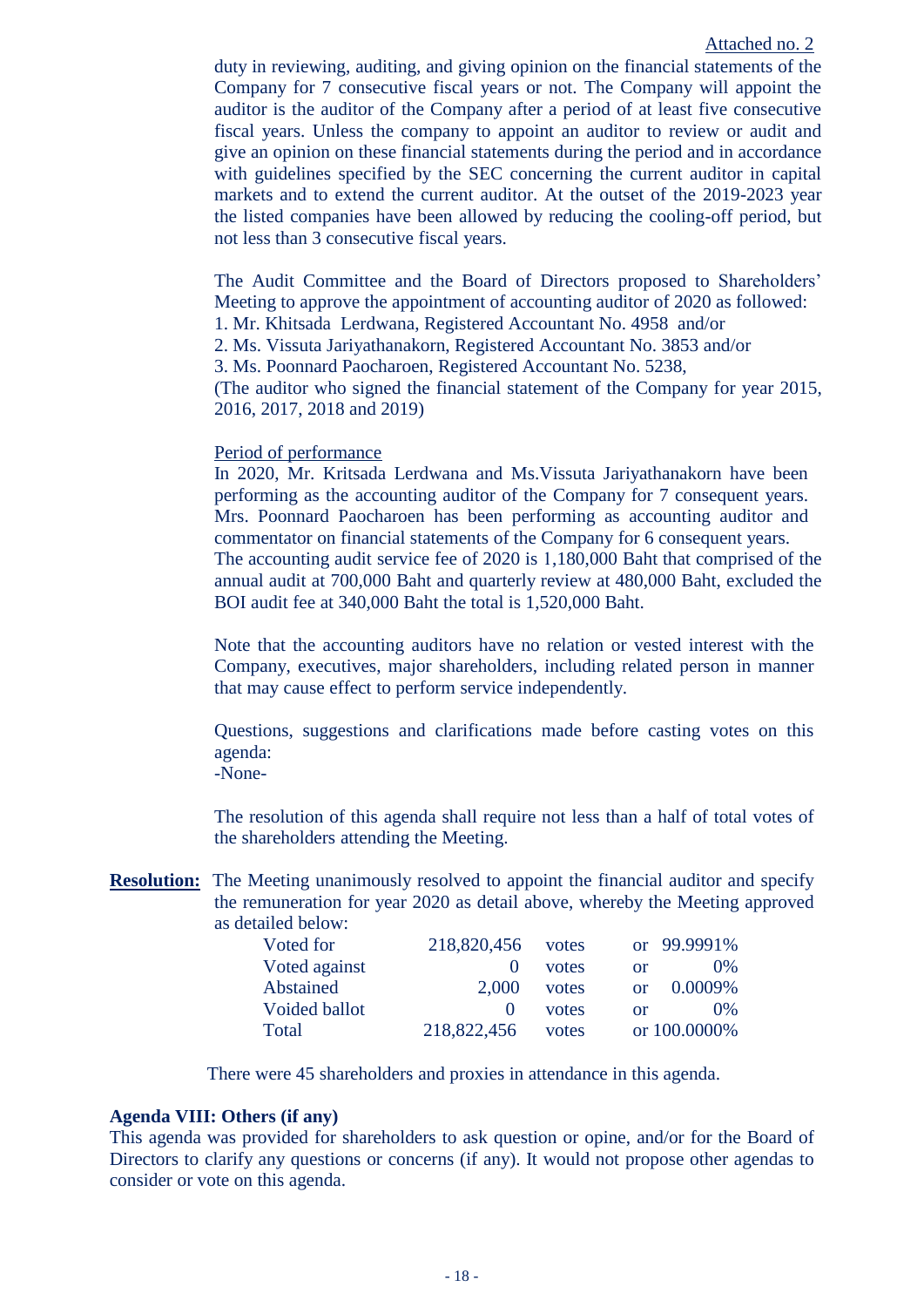Mr. Sarit Patanatmarueng, Director and Managing Director, reported information on the automotive industry as follows:

## Mitsubishi All New Triton

Mitsubishi allowed Thailand to be the production base and export of all new pickup trucks. The company received an order for all control cables from Mitsubishi in this model. Upon the collaboration between Mitsubishi and Nissan, it is a good opportunity for the company to expand the future business with Nissan.

### Honda Nes 2021

This model is to replace a small SUV model. In the past, Honda divided window regulator tasks to various suppliers. However, in the last 2 years the company got bigger shares of window regulators in almost every model. Such ensures trust from customers toward the company.

### Volkswagen and Ford collaboration on new Pick-Up model

The collaboration aims to develop pick up of Volkswagen and Ford. The company is being chosen to take care of all control cables. Also the company got the opportunity to design the non-cable products which will guarantee the chance of business growth.

### Honda moves Accord hybrid production base to Thailand

Honda has invested 5 billion Baht in order to move the production of Honda Accord Hybrid to Thailand. It is the assurance that Thailand will be the priority base in the long term. Although the wages of Thailand are quite high when compared to neighbors, Thailand has a strong point in technical development in the production process.

### Hino expands investment in Thailand

Earlier, there are some R&D centers owned by the car makers: Nissan and Honda. Recently, Hino has invested 4 billion Baht to set up a R&D center in Thailand. It is confirmed that Thailand holds trust and long term promises from automobile manufacturers.

# Eastern Economic Corridor (EEC)

In the beginning, the Eastern Economic Corridor or EEC comprises 5 First S-curve and 5 New S-curve. In 2019, another 2 projects have been added in. The area that the company is focusing is the next-generation automotive. The automobile companies that have received approval for investment in electric vehicle by BOI are:

- 1. Toyota, Honda, Nissan and Mazda: hybrid electric vehicle
- 2. BMW, Mercedes-Benz, MG and Mitsubishi: plug-in hybrid electric vehicle
- 3. Fomm: electric vehicle

EEC in part of next-generation automotive has continuously progressed. It is the proof that the automotive manufacturers from Asia and Europe still foresee the good future in Thailand.

### TSC future model

Future model comprises of new models up to 2020. For those who will start between 2020 - 2024 are in the negotiation process with customers.

# Crisis

In the past 10 years, there have been some crises from time to time as a normal cycle. The company therefore faces with the market slowdown consciously and shall wait for the recovery

### Plan 2020

The company has been developing new products to catch up with the changes. New products are included a door module, power slide door, power lift gate, trunk opener, foot sensor,